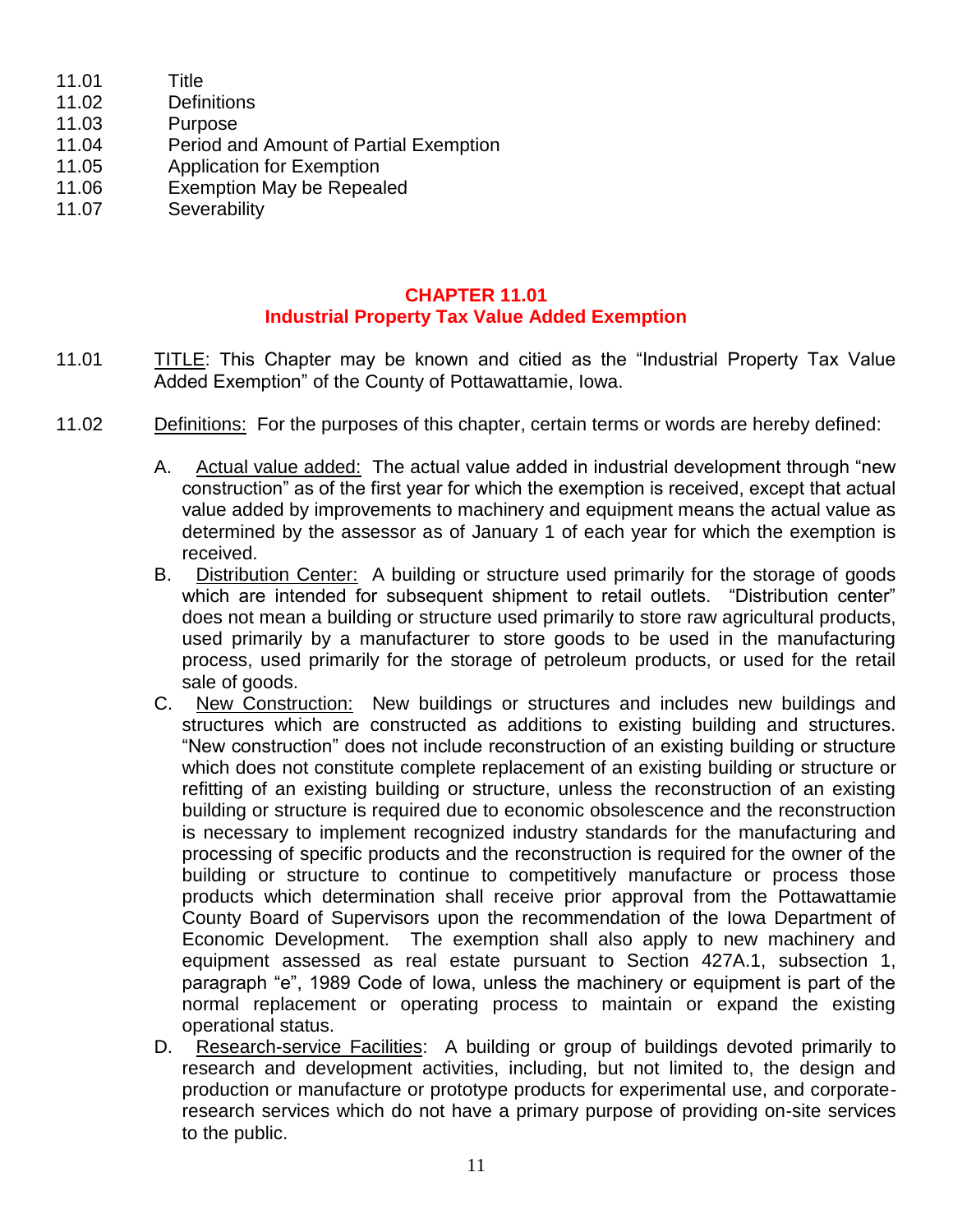- E. Warehouse: A building or structure used as a public warehouse for the storage of goods pursuant to Chapter 554, article 7, 1989 Code of Iowa, except that it does not mean a building or structure used primarily to store raw agricultural products or from which goods are sold at retail.
- 11.03 Purpose: The Pottawattamie County Board of Supervisors hereby provides a partial exemption from property taxation of the actual value added to industrial real estate by the construction of industrial real estate, research-service facilities, warehouses, distribution centers and the acquisition of our improvements to machinery and equipment assessed as real estate pursuant to Section 427A.1, subsection 1, paragraph "e", 1989 Code of Iowa.

The purpose is to provide a tax incentive for new or expanding industrial development in the unincorporated area of Pottawattamie County which will diversify our economy and add new jobs.

11.04 Period and Amount of Partial Exemption: The actual value added to industrial real estate for reasons specified in Section 11.03 is eligible to receive a partial exemption from taxation for a period of five years. However, if the property ceases to be classified as industrial real estate or ceases to be used as a distribution center, research-service facility, or warehouse, the partial exemption for the value added shall not be allowed for subsequent assessment years.

> The amount of actual value added which is eligible to be exempt from taxation shall be as follows:

- 1. For the first year, seventy-five percent (75%)
- 2. For the second year, sixty percent (60%)
- 3. For the third year, forty-five percent (45%)
- 4. For the fourth year, thirty percent (30%)
- 5. For the fifth year, fifteen percent (15%)

However, the granting of this exemption under this section for new construction constituting complete replacement of an existing building or structure shall not result in the assessed value of the industrial real estate being reduced below the assessed value of the industrial real estate before the start of the new construction added.

11.05 Application for Exemption: An application shall be filled for each project resulting in actual value added for which an exemption is claimed. The application for exemption shall be filled by the owner of the property with the county assessor by February 1 of the assessment year in which the value added is first assessed for taxation. A person or firm may submit a proposal to the Development Director to begin the process of receiving prior approval for eligibility for a partial tax exemption for new construction. The Director will establish a public hearing date and location with the concurrence of the Board of Supervisors in conformance with the hearing requirements of chapter 21 and Section 331.305, 1989 Code of Iowa. After the public hearing, the Board of Supervisors

may pass a resolution granting prior approval if the new construction conforms with the purpose of this Chapter and the Pottawattamie County Zoning Ordinance. Prior approval does not entitle the owner to exemption from taxation until the new construction has been completed and found to be qualified real estate. However, if the tax exemption for new